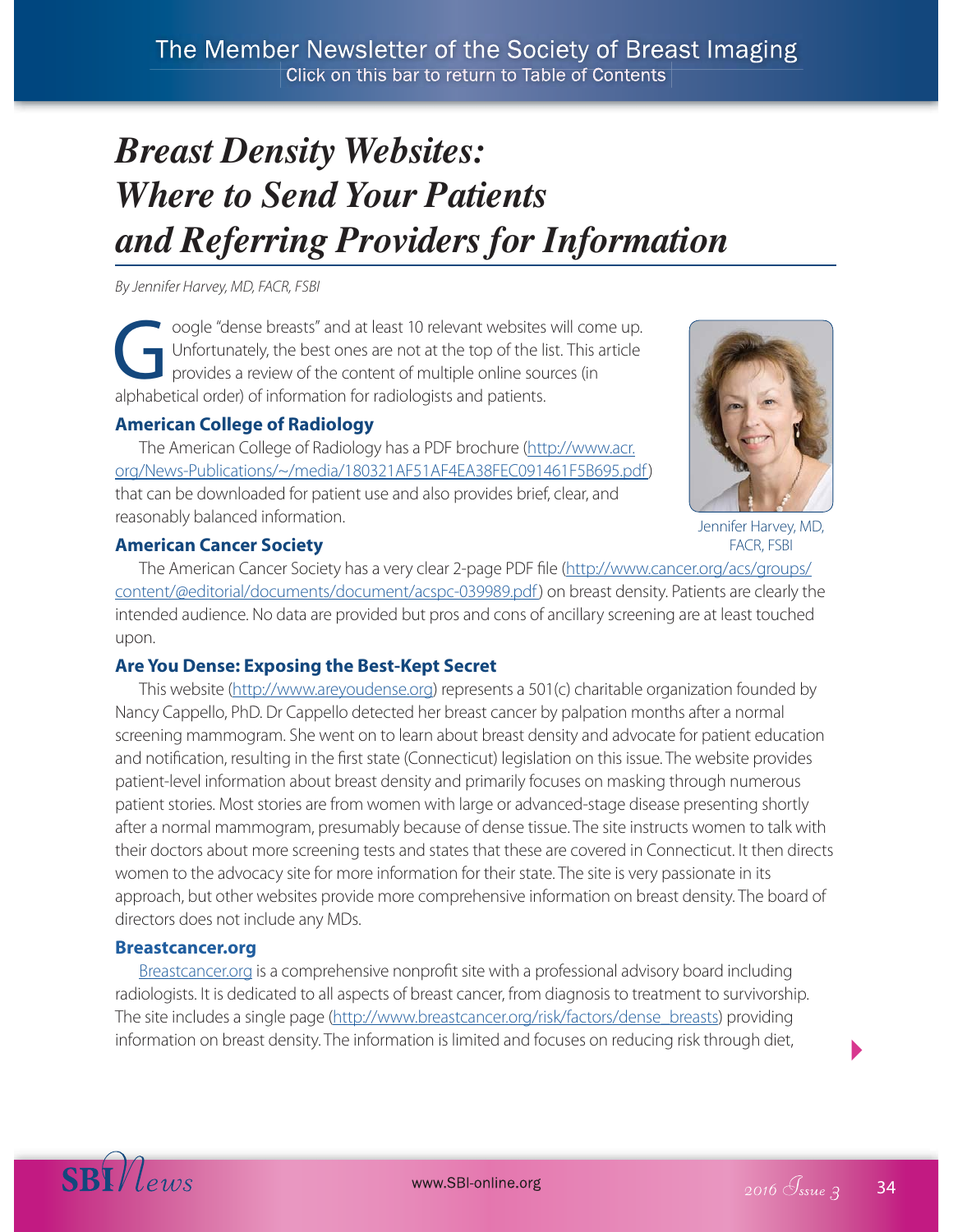# *Breast Density Websites: Where to Send Your Patients and Referring Providers for Information, continued from previous page*

healthy body weight, etc. Links to possible ancillary screening lead to general information on ultrasound and magnetic resonance imaging, rather than data or pros and cons. Not very helpful for this topic.

#### **Breast Density Info**

This site (http://www.breastdensity.info) was organized in 2013 by the California Breast Density Information Group—composed almost entirely of radiologists from California—to provide information primarily to providers in response to their breast density notification legislation. Patients may benefit as well. The site provides a good review of breast density knowledge and is easy to navigate. The site has flowcharts for providers. Information about ancillary screening is provided but only in generalities. Numerical data to support decision-making would be helpful. The downside is that information does not appear to have been updated since it was first launched. For example, the website states, "Breast tomosynthesis ('3D mammography') is being offered in addition to screening mammography in some centers," and no current data about tomosynthesis in dense breasts are provided. The most recent reference is from 2013. Overall this site is very user-friendly and has good information for radiologists and nonradiologist providers but could benefit from inclusion of numerical data and an update.

#### **Dense Breast Info**

#### I need to disclose that I am one of many scientific advisors for this site.

This website (http://densebreast-info.org) is the most comprehensive and easy to navigate. It was created as a 501(c) and the advisors are all MDs. It is also supported by some breast imaging and biopsyrelated vendors (http://densebreast-info.org/educational-supporters.aspx). In the center of the home page are tabs "For Patients," "For Healthcare Providers," "Technology," and "Legislation." The first 2 are similar in content, covering breast density knowledge and implications for care. The site includes a risk form that can be downloaded for patients to bring

to their healthcare providers to help guide discussion. The site discusses ancillary screening but is not heavyhanded. I appreciate this statement: "You need to consider your own tolerance for false positives compared to the potential benefit of improved cancer detection when deciding whether or not to have additional screening." Technology information is up-to-date and even includes evolving technologies such as contrast-enhanced mammography. The site provides a table that includes information on interval increase in